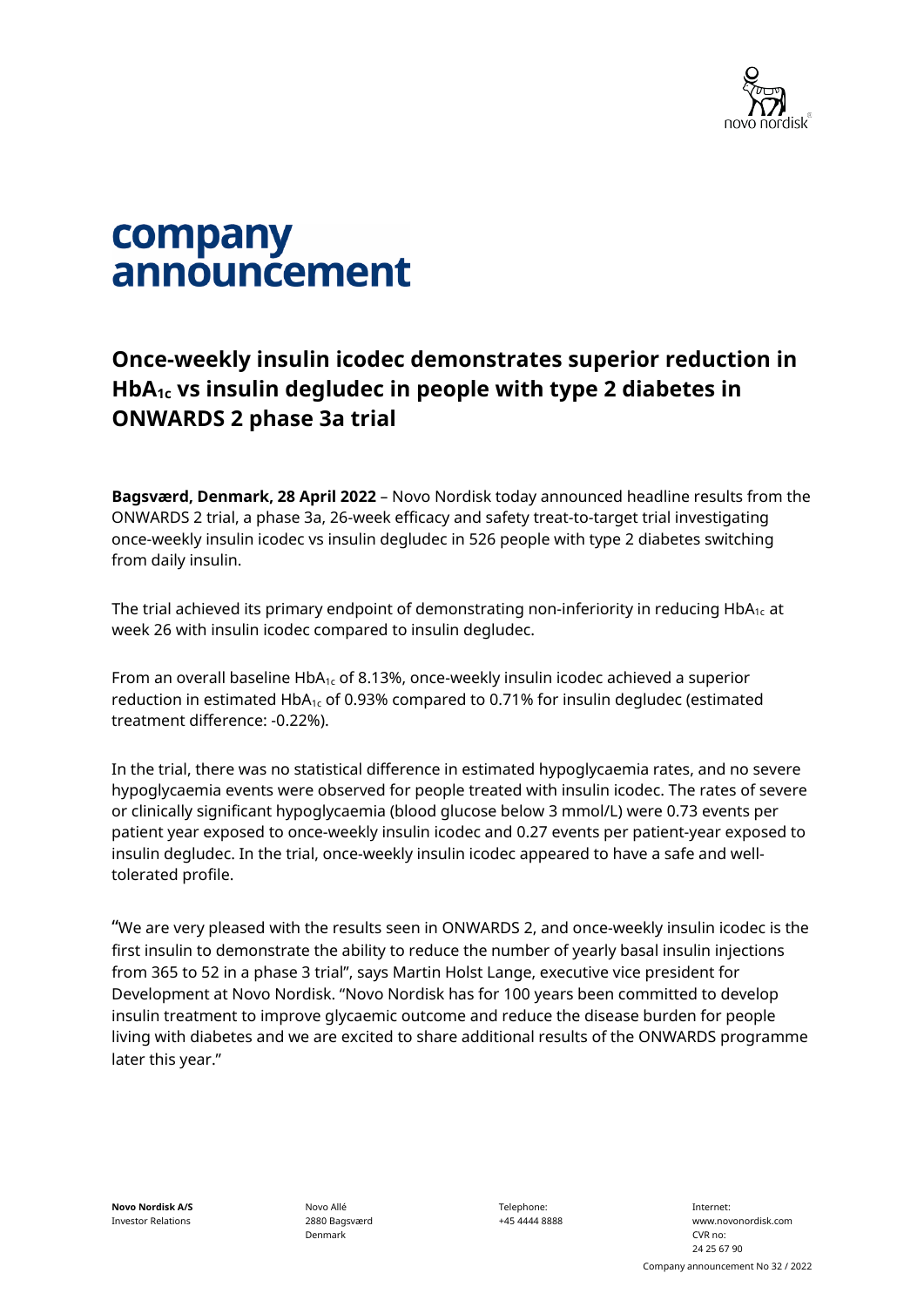## **About the ONWARDS clinical programme**

The ONWARDS clinical development programme for once-weekly insulin icodec currently comprises six phase 3a global clinical trials, including a trial with real-world elements, involving more than 4,000 adults with type 1 or type 2 diabetes.

ONWARDS 1 is a 78-week trial comparing the efficacy and safety of once-weekly insulin icodec with once-daily insulin glargine U100 both in combination with non-insulin anti-diabetic treatment in 984 insulin-naïve people with type 2 diabetes.

ONWARDS 3 is a 26-week trial comparing once-weekly insulin icodec with once-daily insulin degludec. The objective of the trial is to assess the efficacy and safety of insulin icodec in 588 insulin-naïve people with type 2 diabetes.

ONWARDS 4 is a 26-week trial comparing once-weekly insulin icodec with once-daily insulin degludec, both in combination with mealtime insulin. The objective of the trial is to assess the efficacy and safety of insulin icodec in 582 people with type 2 diabetes treated with basal and bolus insulin.

ONWARDS 5 is a 52-week trial comparing once-weekly insulin icodec with once-daily basal insulin. The objective of the trial is to assess the effectiveness and safety of insulin icodec, with an app providing dosing recommendation, in 1085 insulin-naïve people with type 2 diabetes in a clinical practice setting.

ONWARDS 6 is a 52-week trial comparing once-weekly insulin icodec with once-daily insulin degludec, both in combination with mealtime insulin. The objective of the trial is to assess the efficacy and safety of insulin icodec in 583 people with type 1 diabetes.

### **About Novo Nordisk**

*Novo Nordisk is a leading global healthcare company, founded in 1923 and headquartered in Denmark. Our purpose is to drive change to defeat diabetes and other serious chronic diseases such as obesity and rare blood and endocrine disorders. We do so by pioneering scientific breakthroughs, expanding access to our medicines, and working to prevent and ultimately cure disease. Novo Nordisk employs about 47,800 people in 80 countries and markets its products in around 170 countries. Novo Nordisk's B shares are listed on Nasdaq Copenhagen (Novo-B). Its ADRs are listed on the New York Stock Exchange (NVO). For more information, visi[t novonordisk.com,](http://www.novonordisk.com/) [Facebook,](http://www.facebook.com/novonordisk) [Twitter,](http://www.twitter.com/novonordisk) [LinkedIn](http://www.linkedin.com/company/novo-nordisk) and [YouTube](http://www.youtube.com/novonordisk)*

### **Further information**

Media: Ambre Brown Morley +45 3079 9289 [abmo@novonordisk.com](mailto:abmo@novonordisk.com) Natalia Salomao Abrahao +1 848 304 1027 [niaa@novonordisk.com](mailto:niaa@novonordisk.com)

Novo Allé 2880 Bagsværd Denmark

Telephone: +45 4444 8888

Internet: www.novonordisk.com CVR no: 24 25 67 90 Company announcement No 32 / 2022